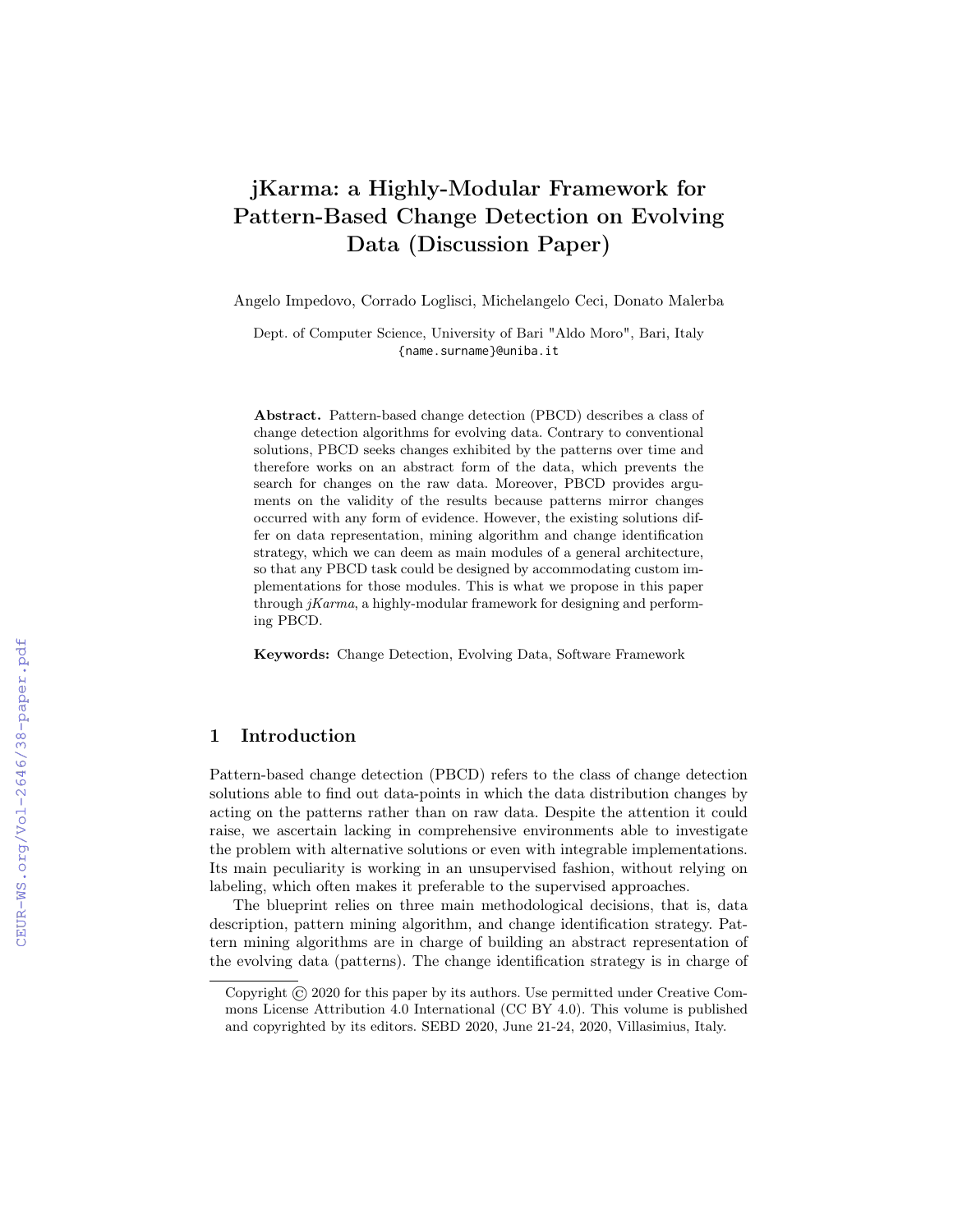searching for changes expressed by the patterns by the effect of possible distribution drifts in the underlying data. In PBCDs, the changes correspond to variations that occurred on the patterns discovered over time. While the decision on which technique to use for the pattern mining and change identification components determines the algorithmic aspects of a PBCD solution, the data representation strictly concerns the formalism of the evolving data, characteristics of the original data to consider and pattern language. For instance, the PBCDs implemented in [1,2] identify the changes through a generic notion of Jaccard dissimilarity defined for three different types of patterns, that is, frequent subnetworks, and  $\delta$ -closed itemsets.

Our purpose is to provide the users with a software framework that supports the study of a predictive problem (change detection) through an unsupervised data mining task (pattern mining) while disseminating existing PBCDs and promoting the development of new ones. As our best knowledge, this is the first solution that combines change detection and pattern mining, while they have been explored as separate tasks in existing frameworks. For instance, MOA [3] has been designed to work on evolving data and offers algorithms that deal with concept drift in predictive tasks. SPMF [4] presents several classes of patterns (such as, sequential patterns and periodic patterns), but no one defined for change detection. In this discussion paper, we accomplish this with jKarma, a framework written in Java and proposed in [5] which offers loosely coupled modules, does not require programming efforts and enables the use of reusable, off-the-shelf and ad-hoc implementations for algorithmic components.

## 2 Background and PBCD architecture

In this section we provide preliminary notions and explain the conceptual architecture under which PBCD solutions can be collocated. Given the set of items I, a transactional database is the time-ordered sequence  $D = \langle T_1, T_2, \ldots, T_n \rangle$ . Each  $T_i \subseteq I$  is a transaction observed in  $t_i$  and uniquely identified by id i. Thus, a pattern  $P \subseteq I$  is a set of |P| items, and, for PBCD purposes, they are discovered from transactions in time windows. A window  $W = [t_i, t_j]$ , with  $t_i < t_j$ , is the sequence of  $|W| = j - i + 1$  transactions  $\{T_i, \ldots, T_j\} \subseteq D$ .  $P_W$  denotes the set of patterns discovered on the window W.

In the blueprint of PBCD, the *Mining step* and the *Identification step* search for change-points on evolving data by using Time-windows models. In particular, two time-windows W and  $W'$ ,  $W = [t_b, t_e]$  and  $W' = [t'_b, t'_e]$   $(t_b \le t'_b \le t_{e+1},$  $t_e < t'_e$ ) are built (Figure 1, Step 2) and input to a pattern mining algorithm, which discovers two pattern sets  $P_W$  and  $P_{W'}$  (Figure 1, Step 3). In these terms, the changes are attributed to the patterns which make  $P_W$  different from  $P_{W'}$ . In particular, we can determine the  $i$ ) amount of the change through a quantification of the difference between the two pattern sets,  $ii$  temporal collocation of the changes (change-points) as the time in which the difference-patterns occur (Figure 1, Step 4). For this core procedure, jKarma offers a general architecture that supports software modularity (Figure 1). It makes the decisions on the specific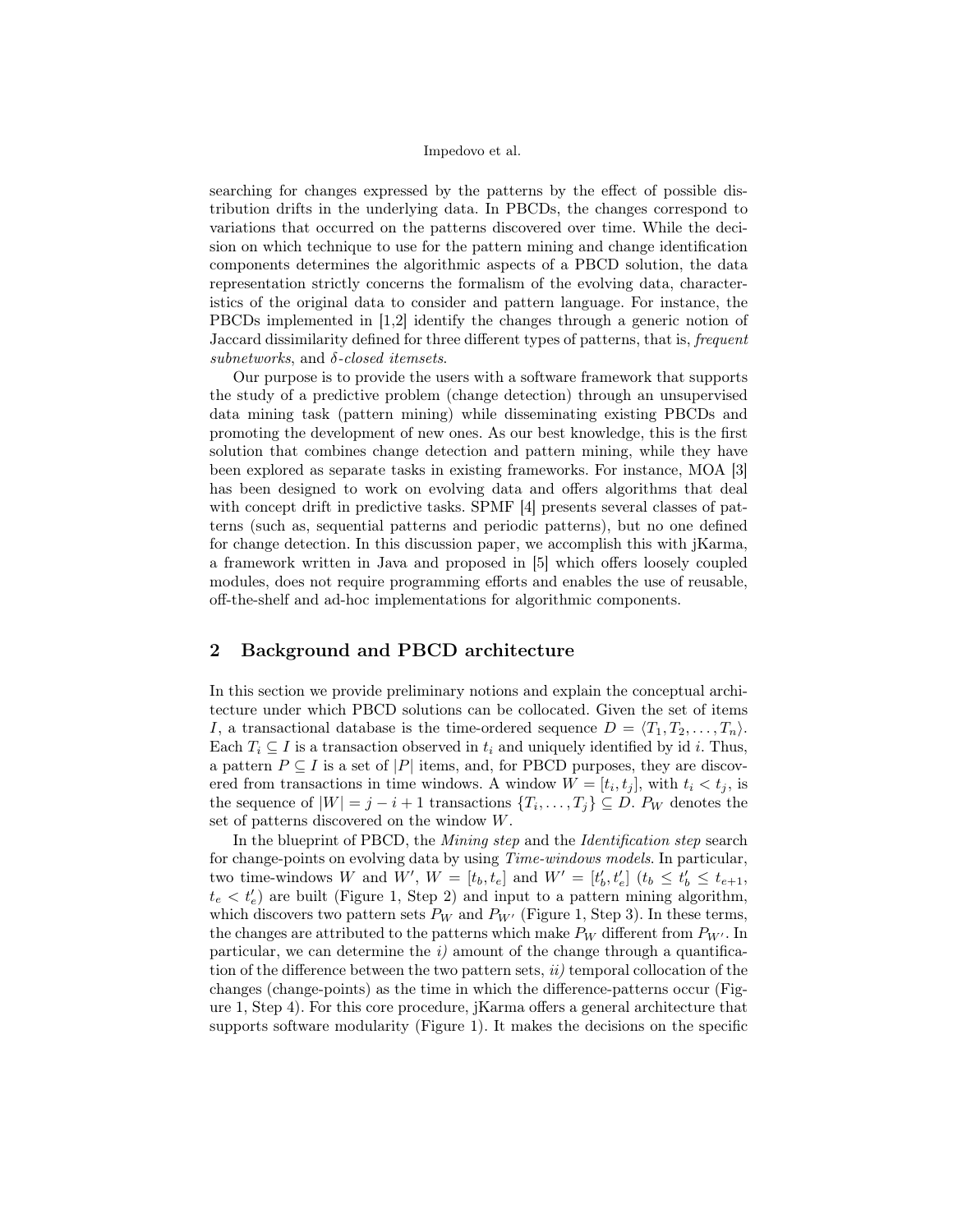jKarma: a highly-modular framework for PBCD on evolving data



Fig. 1: Overview of the PBCD architecture

implementation for Time-windows models, Mining step and Identification step independent from each other. Indeed, the time-window models allow us to build sub-sequences of data regardless of their original structure (such as, itemsets, subgraphs, subtrees) and the choice of the specific model to use (such as, sliding, landmark, tilted) is not constrained neither by pattern mining nor change identification, since the time-windows are only in charge of to scan evolving data and account for new (recent) transactions and old (past) transactions (Figure 1, Steps 2, 6 and 7). The sole assumption of jKarma is the the availability of evolving data in the form of transactional databases.

The Identification step (Figure 1, Step 4) is in charge of spotting variations which the new pattern set  $P_{W}$  presents in comparison with the old pattern set  $P_W$ . To do that, jKarma makes available different implementations of dissimilarity measures (such as Jaccard dissimilarity, etc.) defined on several notions of evidence of the patterns (such as relative frequency, frequency ratio, periodicity, etc.). Not all the dissimilarity values are worthwhile of interest, but only those that exceed a desired degree of change, as well as, not all the patterns exhibit a variation in the evidence, but only that exceed a desired degree of evidence. This enables jKarma to provide "explanations" of the changes in the form of patterns that better express the underlying changes (Figure 1, Step 5).

### 3 Software Framework & Functionalities

jKarma is an open-source highly-modular framework written in Java 8 for defining and executing custom PBCDs. The framework, publicly available under the Apache License 2.0, exposes an API easing the rapid prototyping of custom PBCD strategies, tailored for data coming from transactional data sources, by implementing the general architecture seen in Section 2. Custom PBCDs are in-

https://jkarma.bitbucket.io/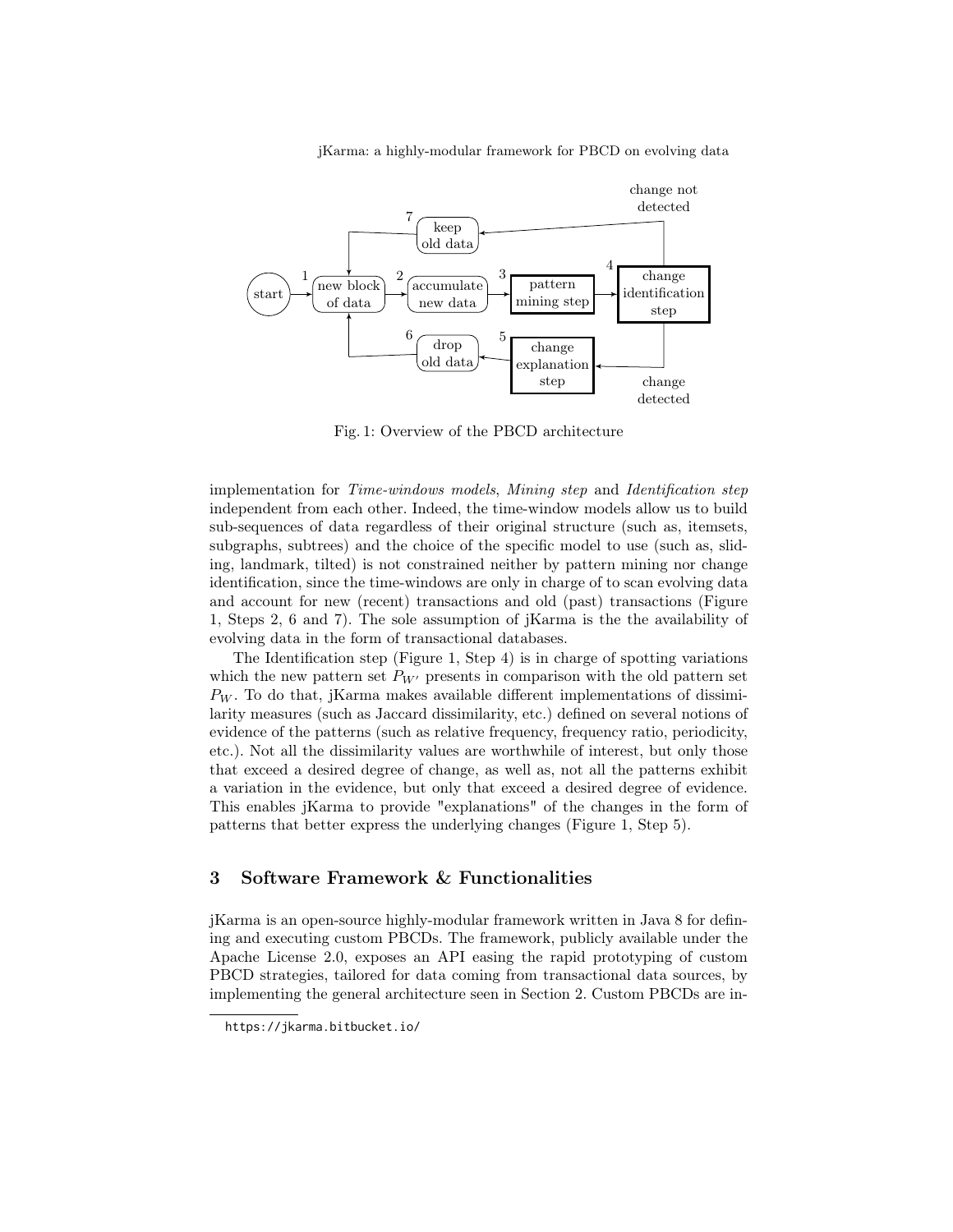stantiated by composition, meaning that existing modules for the pattern mining, change identification and change explanation steps can be combined to design PBCDs ready to be used. Every PBCD defined with jKarma is completely independent from other data mining and machine learning libraries, and thirdparties data sources, thus offering two advantages,  $i$ ) integrability with existing projects using their data sources (such as, relational databases, graph databases, xml documents), and *ii*) interoperability with existing analytics frameworks.

The framework has been developed as a multi-module Maven project in which two modules expose the APIs for defining custom pattern mining strategies (jkarma-mining) and custom PBCDs pipelines on top of previously defined pattern mining strategies (jkarma-pbcd). In particular, the main functionalities are served by two main factory classes:  $i)$  org. jkarma.mining.structures. Strategies constructs MiningStrategy objects implementing the pattern mining algorithm to be used in the Mining step of the PBCD architecture,

 $ii)$  org. jkarma.pbcd.detectors.Detectors constructs PBCD objects implementing the details of every step involved in the PBCD architecture.

The expressiveness of the programming interface enables the modular design of custom PBCD strategies. This is done by reusing existing software for the (mining step and identification step) in the PBCD architecture. In the current version, it is possible to devise PBCDs based on 5 pattern mining algorithms (Eclat, diffEclat, LCM and LCM-Max, and PFPM), 3 pattern languages (itemsets, subgraphs, subtrees), 4 time-window models (blockwise sliding/landmark, cumulative sliding/landmark) and 2 search algorithms (depth-first search and beam search). Furthermore, the API allows the user to implement his modules when necessary.

### 4 Illustrative Examples

In this section, we report some illustrative examples of how jKarma can be used for building different PBCDs by following a component-based architectural model. Specifically, in the following we will show how the user can specify the details about the *Mining step*, the *Detection step*, and the *Explanation step* in a two-step approach: the first step uses the Strategies class to define a MiningStrategy object, while the second step injects it into a PBCD object via the Detectors class. It is evident that the choices are domain-specific and affect the behavior of the PBCDs, thus resulting in different change detection results.

### 4.1 Definition of mining strategies

The mining strategy is defined by instantiating a generic MiningStrategy<A,B> object, hence by specifying the set of items (of type A), the pattern language, the pattern evidence criterion (implemented in a class of type B), the mining algorithm and the search strategy of patterns. Listing 1.1 shows the definition of a mining strategy, based on the Eclat algorithm, which searches for connected subgraphs. The pattern evidence criterion filters out frequent connected subgraphs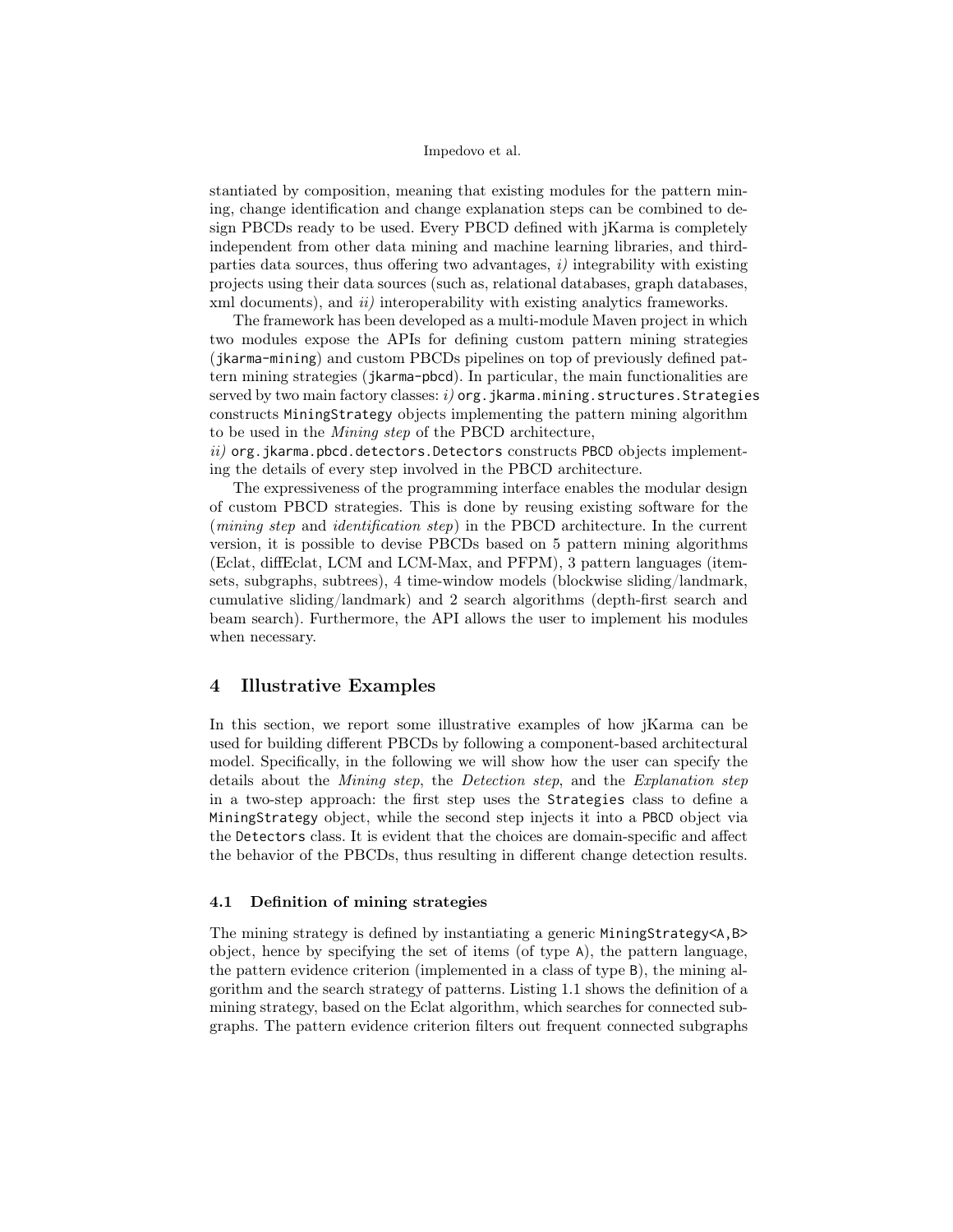jKarma: a highly-modular framework for PBCD on evolving data

(FCSs) whose frequency is lower than the minimum threshold (minSupp). Eclat computes the frequency of a pattern by inspecting its tidset, a data structure collecting the identifiers of the transactions in which the pattern occurs.

```
public MiningStrategy<LabeledEdge, TidSet>
defineStrategy ( double minSupp ) {
    TidsetProvider <LabeledEdge> accessor = new TidsetProvider <>(Windows.blockwiseSliding());
    return Strategies . uponSubgraphs () . eclat ( minSupp )
         . limitDepth (3) . dfs ( accessor ) ;
}
```
Listing 1.1: FCS mining strategy based on Eclat.

The strategy, which is an object of type MiningStrategy <LabeledEdge, TidSet>, is instantiated by the uponSubgraphs method that specifies the FCSs pattern language. The eclat method injects the mining algorithm into the mining strategy, while the limitDepth method limits the maximum number of edges in every FCS. Then, an instance of type TidsetProvider <LabeledEdge> (accessor) scans the transactions and build the tidsets. Finally, the dfs method finalizes the strategy and forces the Eclat algorithm to run in a DFS fashion.

An interesting aspect is that Eclat is used to mine FCSs, while natively it is a frequent itemset mining algorithm. In fact, in jKarma the pattern language is decoupled from the mining algorithm, so that equivalent strategies on different languages (e.g.: itemsets and subtrees) can be defined. For instance, the Eclat algorithm can be forced to discover frequent subtrees by replacing the uponSubgraphs method with the uponSubtrees one. However, since both the strategies are based on the Eclat algorithm, they will compute the frequencies of patterns by intersecting TidSet objects. Although this is a good choice on sparse datasets, it could be time-consuming for dense datasets [6], for which the diffEclat algorithm is more appropriate, since the frequency is computed using DiffSet data structures. In jKarma, mining strategies based on diffEclat are easily instantiated by i) invoking the diffEclat method instead of the eclat method, and ii) replacing the TidsetProvider data accessor with a DiffsetProvider. However, the main pitfall of the mining strategies discussed so far is their exhaustiveness, which leads to the discovery of complete sets of patterns. The exhaustive search is caused by the dfs method, which forces the mining algorithm to work in exhaustive mode. jKarma can be used to define non-exhaustive strategies based on beam-search and heuristics as done in [7].

### 4.2 Definition of PBCDs

As introduced in Section 2, PBCD relies on the sets of patterns  $P_W$  and  $P_{W'}$  to i) compute the dissimilarity score  $d(P_W, P_{W'})$  and quantify the degree of change and ii) arrange a change explanation. The dissimilarity score is computed on two equally-sized vector encodings  $F_W$  and  $F_{W'}$ , in which the i-th element corresponds to the weight associated with the i-th pattern in the enumeration of  $P_W \cup P_{W'}$ . This way, the change is quantified through vector measures, instead of set-based ones. Different weighting schemes and vector encodings could determine different change detection results.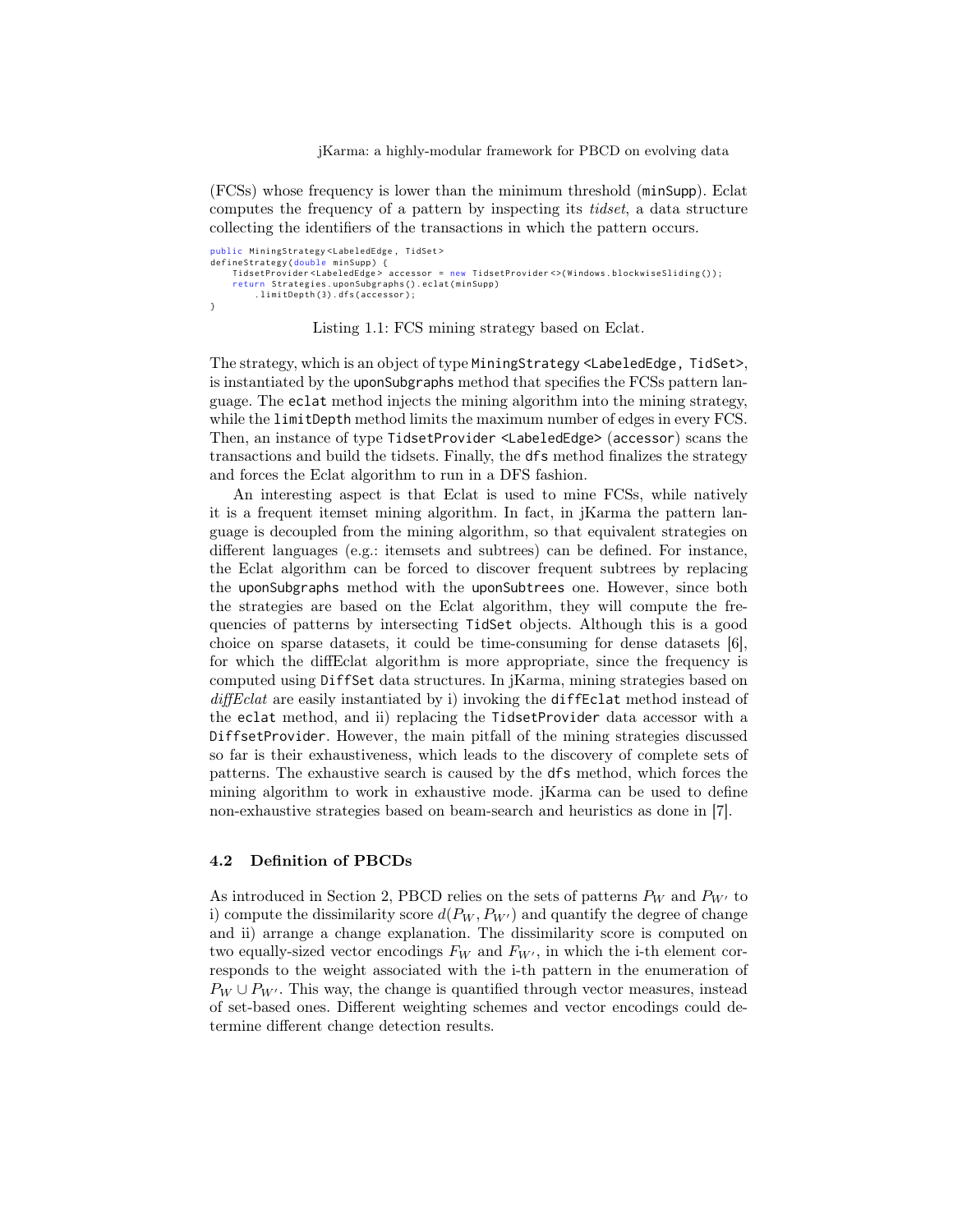In jKarma, a PBCD pipeline is defined by injecting a MiningStrategy<A,B> instance into a PBCD<C,A,B,D> object via the Detectors class. This ensures the type-checking consistency between the patterns discovered in the mining step and those used in the *identification step*. The generic type C specifies the type of transactions that will be consumed by the PBCD, while the generic type D denotes the pattern weighting scheme adopted. Finally, a PBCD is finalized by providing details on the identification step and explanation step.

In the following example, a PBCD is built by passing a MiningStrategy to the upon method. Then, a binary weighting scheme and the Jaccard dissimilarity measure are specified via the unweighted method. The PBCD will use the isFrequent predicate when constructing the binary vector encodings, while the UnweightedJaccard computes the dissimilarity score. This PBCD explains changes by discovering emerging patterns via the Descriptors.eps method. Finally, the PBCD is finalized with the build method which i) sets the minimum change threshold to 0.5, and ii) arranges data in blocks of 15 transactions.

```
public PBCD <LabeledGraph, LabeledEdge, TidSet, Boolean>
buildPBCD(MiningStrategy<LabeledEdge,TidSet> strategy) {<br>UnweightedJaccard m = new UnweightedJaccard();
      return Detectors . upon ( strategy )
             .unweighted((p,t)->Patterns.isFrequent(p, minFreq, t), m)<br>.describe(Descriptors.eps(minGr)).build(0.5, 15);
}
```
Listing 1.2: PBCD based on the unweighted jaccard dissimilarity between binaryvalued vector encodings of patterns.

### 4.3 A complete example: the KARMA algorithm

Detecting changes is particularly relevant for dynamic networked data, that is, networks which evolve over time, for which no common notion of change exists. In fact, different methods ascribe changes to variations in the observed nodes, while others focus on edges or subgraphs observed over time, which leads to clearly different results. Moreover, many proposed methods are not part of existing software frameworks, which limits their versatility. Listing 1.3 reports a complete example in which jKarma is used so as implementing the KARMA PBCD algorithm presented in [1], which detects changes in dynamic networks by observing variations in the FCSs discovered over time. The example also shows how users can react to changes, by following the event-listener paradigm: the changeDetected method will be be executed in case of detected changes, otherwise, the changeNotDetected method will be executed.

```
public PBCD<LabeledGraph, LabeledEdge, TidSet, Boolean><br>getKARMA(double minSupp, double minChange, double minGr) {
    // auxiliary components
    TidSetProvider < LabeledEdge > dataAccessor = new
           TidSetProvider <> (Windows.cumulativeLandmark());
    UnweightedJaccard m = new UnweightedJaccard():
    Descriptor descriptor = Descriptors.partialEps(minSupp, minGr);
    // mining strategy definition
    MiningStrategy<LabeledEdge, TidSet> strategy = Strategies.uponSubgraphs().eclat(minSupp)
```
#### https://bitbucket.org/jkarma/demo-karma-pbcd/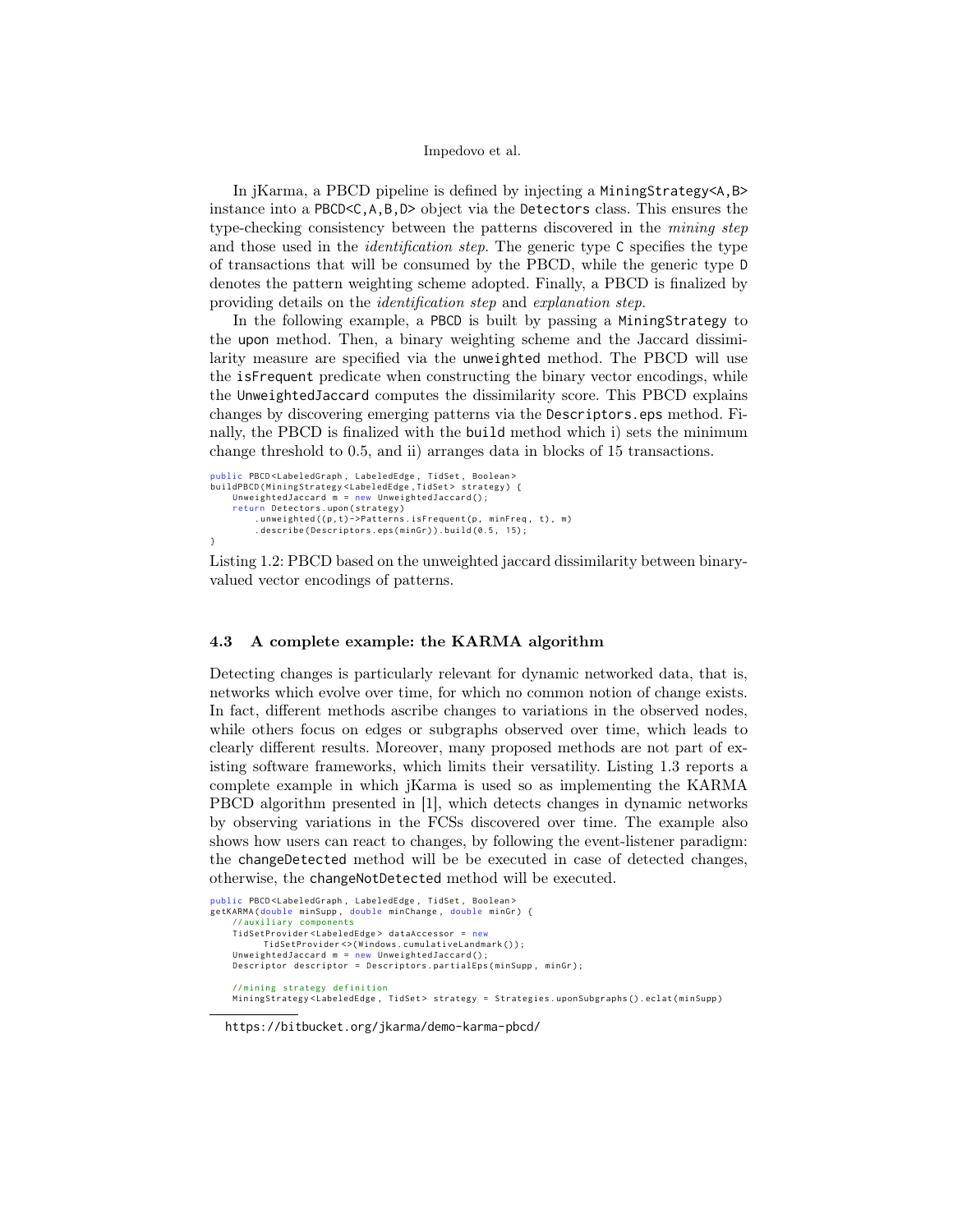jKarma: a highly-modular framework for PBCD on evolving data

```
. limitDepth (3) . dfs ( dataAccessor ) ;
    // PBCD definition
    return Detectors.upon(strategy)
         .unweighted((p,t)->Patterns.isFrequent(p, minSupp, t), m)<br>.describe(descriptor).build(minChange, 15);
}
public void runKARMA ( Stream < LabeledGraph > dataSource ) {
    PBCD <LabeledGraph, LabeledEdge, TidSet, Boolean> detector = this .getKarma (0.15, 0.2, 1.2);
    // change detection event listening
    detector . registerListener ( new PBCDEventListener < LabeledEdge , TidSet >() {
         public void changeDetected (
         ChangeDetectedEvent < LabeledEdge , TidSet > e ) {
              // reaction to change detected
         }
         public void changeNotDetected (
         ChangeNotDetectedEvent < LabeledEdge , TidSet > e ) {
              // reaction to change not detected
         }
    }) ;
     // consume the data source
    dataSource . forEach ( detector ) ;
}
```
Listing 1.3: Example of jKarma implementing the KARMA PBCD [1].

Indeed, jKarma enables the users to detect changes in dynamic networks with alternative approaches. The example shows how to instantiate the KARMA algorithm, which is a good choice when the change has to be detected on subgraphs. However, the solution could not be the best one when changes affects only some attributes of nodes. To this end, jKarma can be used to rapid prototyping of new algorithms in Java.

### 4.4 Comparative evaluation

To show the effectiveness of jKarma in deploying actionable PBCDs, we compare the detection accuracy and running times of four PBCD algorithms (KARMA, PBCD-1, PBCD-2, and StreamKrimp) on three synthetic datasets with same minimum frequency and change thresholds (equal to 0.5). Specifically, KARMA, PBCD-1, and PBCD-2 have been implemented in jKarma. PBCD-1 and PBCD-2 are non-exhaustive variants of the exhaustive KARMA algorithm that make use of the landmark window model and sliding window model, respectively. While StreamKrimp [8] is a non-exhaustive PBCD based on frequent itemsets discovered according to the MDL principle. The results (Table 1) show that non-exhaustive PBCDs (PBCD-1, PBCD-2, and StreamKrimp) are more accurate than those exhaustive (KARMA). Although exhaustive, KARMA is more efficient than StreamKrimp, which is not implemented with jKarma. Finally, PBCD-1 offers the higher accuracy, while PBCD-2 has the lower running times.

# 5 Conclusions

We have introduced jKarma, an highly-modular framework for defining and executing customized pattern-based change detection approaches for evolving data,

https://bitbucket.org/jkarma/datasets